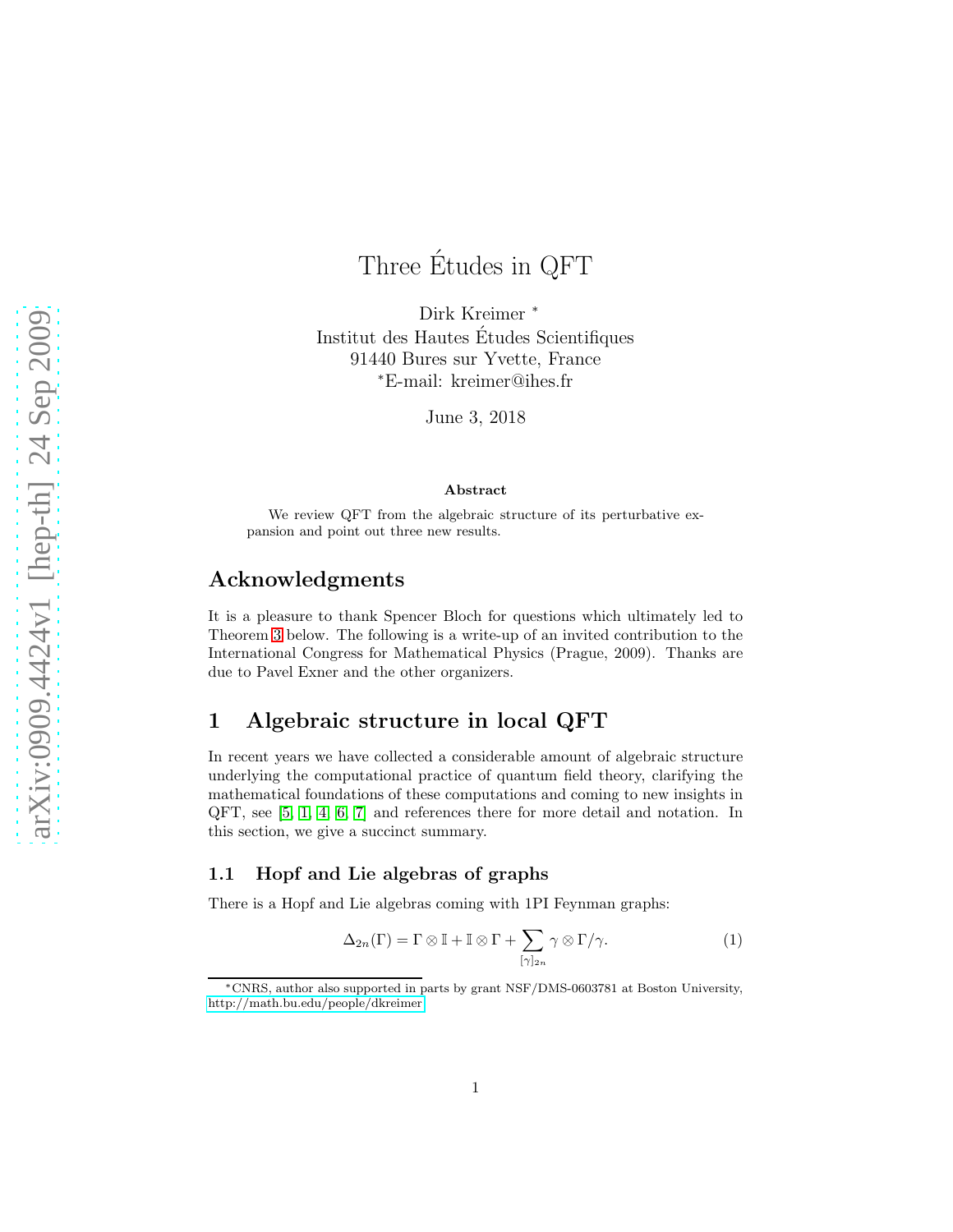The sum is over all proper subsets  $[\gamma]_{2n} \subset \Gamma$  which constitute disjoint unions  $\gamma = \prod \gamma_i$  of 1PI graphs such that each  $\gamma_i$  fulfills  $\omega_{2n}(\gamma_i) \geq 0$ . Here,  $\omega_{2n}(\Gamma) =$  $2n|\Gamma| - \sum_{\text{weights } w} w(\Gamma)$ , and we sum over edge and vertex weights w.

These Hopf algebras include the Hopf algebra of renormalization for a theory renormalizable at  $2n = D$  dimensions which then gives the forest formula of renormalization theory. With an antipode  $S(\Gamma) = -\Gamma - \sum S(\gamma)\Gamma/\gamma$  we obtain renormalized Feynman rules  $\Phi^R$  and counterterms  $S_R$  as

$$
\Phi^R = m(S_R \otimes \Phi)\Delta, S_R = -R(S_R \otimes \Phi P)\Delta,\tag{2}
$$

from unrenormalized Feynman rules  $\Phi$  and a projection into the augmentation ideal  $P: H \to \text{Aug}.$ 

For all these Hopf algebras there is an underlying pre-Lie algebra structure:

$$
[Z_{\Gamma_1}, Z_{\Gamma_2}] = Z_{\Gamma_1} \otimes Z_{\Gamma_2} - Z_{\Gamma_2} \otimes Z_{\Gamma_1}
$$
\n
$$
(3)
$$

with

$$
[Z_{\Gamma_1}, Z_{\Gamma_2}] = Z_{\Gamma_2 \star \Gamma_1 - \Gamma_1 \star \Gamma_2}.
$$
\n
$$
(4)
$$

Here,  $\Gamma_i \star \Gamma_j$  sums over all ways of gluing  $\Gamma_j$  into  $\Gamma_i$ , which can be written as

$$
\Gamma_i \star \Gamma_j = \sum_{\Gamma} n(\Gamma_i, \Gamma_j, \Gamma) \Gamma.
$$
 (5)

For any  $\Gamma \in H$ , we have a pairing

$$
\langle [Z_{\Gamma_1}, Z_{\Gamma_2}], \Gamma \rangle = \langle Z_{\Gamma_1} \otimes Z_{\Gamma_2} - Z_{\Gamma_2} \otimes Z_{\Gamma_1}, \Delta(\Gamma) \rangle, \tag{6}
$$

for consistency. With such section coefficients  $n(\Gamma_i, \Gamma_j, \Gamma)$  we have

$$
\Delta(\Gamma) = \sum_{h,g} n(h,g,\Gamma)g \otimes h. \tag{7}
$$

The sum is over all graphs  $h$  including the empty graph and over all monomials in graphs g.

Here is an example of the coproduct  $\Delta = \Delta_4$  on the sum of the two-loop vertex graphs  $c_2^{\bar{\psi}A\psi}$ :

$$
\Delta \left( \begin{array}{ccccc} \sqrt{2} & \sqrt{2} & \sqrt{2} & \sqrt{2} & \sqrt{2} & \sqrt{2} & \sqrt{2} & \sqrt{2} & \sqrt{2} & \sqrt{2} & \sqrt{2} & \sqrt{2} & \sqrt{2} & \sqrt{2} & \sqrt{2} & \sqrt{2} & \sqrt{2} & \sqrt{2} & \sqrt{2} & \sqrt{2} & \sqrt{2} & \sqrt{2} & \sqrt{2} & \sqrt{2} & \sqrt{2} & \sqrt{2} & \sqrt{2} & \sqrt{2} & \sqrt{2} & \sqrt{2} & \sqrt{2} & \sqrt{2} & \sqrt{2} & \sqrt{2} & \sqrt{2} & \sqrt{2} & \sqrt{2} & \sqrt{2} & \sqrt{2} & \sqrt{2} & \sqrt{2} & \sqrt{2} & \sqrt{2} & \sqrt{2} & \sqrt{2} & \sqrt{2} & \sqrt{2} & \sqrt{2} & \sqrt{2} & \sqrt{2} & \sqrt{2} & \sqrt{2} & \sqrt{2} & \sqrt{2} & \sqrt{2} & \sqrt{2} & \sqrt{2} & \sqrt{2} & \sqrt{2} & \sqrt{2} & \sqrt{2} & \sqrt{2} & \sqrt{2} & \sqrt{2} & \sqrt{2} & \sqrt{2} & \sqrt{2} & \sqrt{2} & \sqrt{2} & \sqrt{2} & \sqrt{2} & \sqrt{2} & \sqrt{2} & \sqrt{2} & \sqrt{2} & \sqrt{2} & \sqrt{2} & \sqrt{2} & \sqrt{2} & \sqrt{2} & \sqrt{2} & \sqrt{2} & \sqrt{2} & \sqrt{2} & \sqrt{2} & \sqrt{2} & \sqrt{2} & \sqrt{2} & \sqrt{2} & \sqrt{2} & \sqrt{2} & \sqrt{2} & \sqrt{2} & \sqrt{2} & \sqrt{2} & \sqrt{2} & \sqrt{2} & \sqrt{2} & \sqrt{2} & \sqrt{2} & \sqrt{2} & \sqrt{2} & \sqrt{2} & \sqrt{2} & \sqrt{2} & \sqrt{2} & \sqrt{2} & \sqrt{2} & \sqrt{2} & \sqrt{2} & \sqrt{2} & \sqrt{2} & \sqrt{2} & \sqrt{2} & \sqrt{2} & \sqrt{2} & \sqrt{2} & \sqrt{2} & \sqrt{2} & \sqrt{2} & \sqrt{2} & \sqrt{2} & \sqrt{2} & \sqrt{2} & \sqrt{
$$

which reveals a sub-Hopf algebra structure.

## 1.2 sub-Hopf algebras

Along with such Hopf algebras comes the corresponding Hochschild cohomology and the sub-Hopf algebras  $H_{\text{grad}}$  generated by the grading and the quantum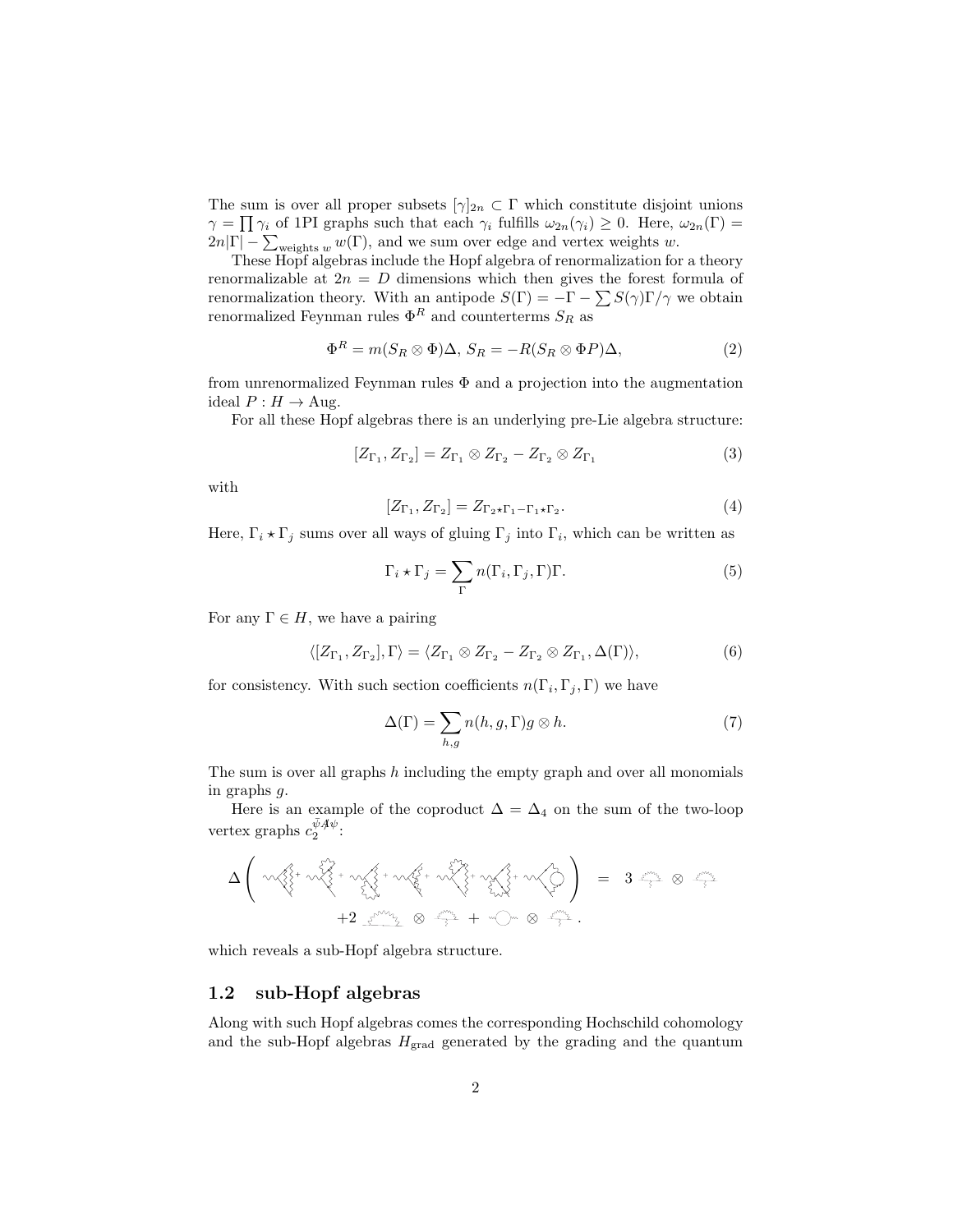equations of motion. If we let  $c_k^r$  be the sum of all graphs contributing to an amplitude  $r$  at  $k$  loops

$$
c_k^r = \sum_{\mathbf{res}(\Gamma) = r, |\Gamma| = k} \frac{1}{\mathrm{Aut}(\Gamma)} \Gamma,\tag{8}
$$

then  $\Delta$  gives to these generators a sub-Hopf algebra structure: Let  $\mathcal R$  be the set of amplitudes which need renormalization, and let  $H_{\text{grad}}$  be the Hopf algebra spanned by generators  $\{\mathbb{I}, c_k^r\}$ ,  $k \in \mathbb{N}$ ,  $r \in \mathcal{R}$ . The  $c_k^r$  form a sub-Hopf algebra:

$$
\Delta(c_k^r) = \sum_{j=0}^k P_{j,k}^s \otimes c_{k-j}^r,\tag{9}
$$

with  $P_{j,k}^s$  a polynomial in generators  $c_m^t$  of degree j. These sub-Hopf then allow for multiplicative renormalization at a Lagrangian level.

## 1.3 Symmetry

Co-ideals in the Hopf algebra of perturbation theory correspond to symmetries in the Lagrangian: Internal symmetries are in accordance with the Hochschild cohomology sructure of these Hopf algebras. For example the Ward identity in quantum electrodynamivs is equivalent to the statement that renormalized Feynman rules can be defined on the quotient  $H_{\text{grad}}/I$ , where I is the ideal and co-ideal given by  $c_k^{\bar{\psi}\phi} + c_k^{\bar{\psi}\psi} = 0$ . See [\[6\]](#page-5-4) for further references, in particular for Walter van Suijlekom's work on co-ideals as a reflection of internal symmetry.

## 1.4 The renormalization group

The coradical filtration and Dynkin operators govern the renormalization group and leading log expansion: Indeed, in a leading-log expansion, terms  $\sim \ln^j s$ (for s a suitable kinematical parameter) are obtained by the evaluation of

$$
\sigma_k = \frac{1}{k!} \Phi^R m^{k-1} [S \otimes Y]^k \Delta^{k-1}, \qquad (10)
$$

a fact heavily used in the reduction of Dyson–Schwinger equations to ODEs, see [\[7\]](#page-5-5).

## 1.5 Full amplitudes

There is a semi-direct product structure between the cocommutative Hopf algebra  $H_{ab}$  of superficially convergent amplitudes and the Hopf algebra  $H$  of amplitudes in  $R$  neding renormalization, which is very handy in the organization of those Dyson–Schwinger equations:

$$
H_{\text{full}} = H_{\text{ab}} \times H. \tag{11}
$$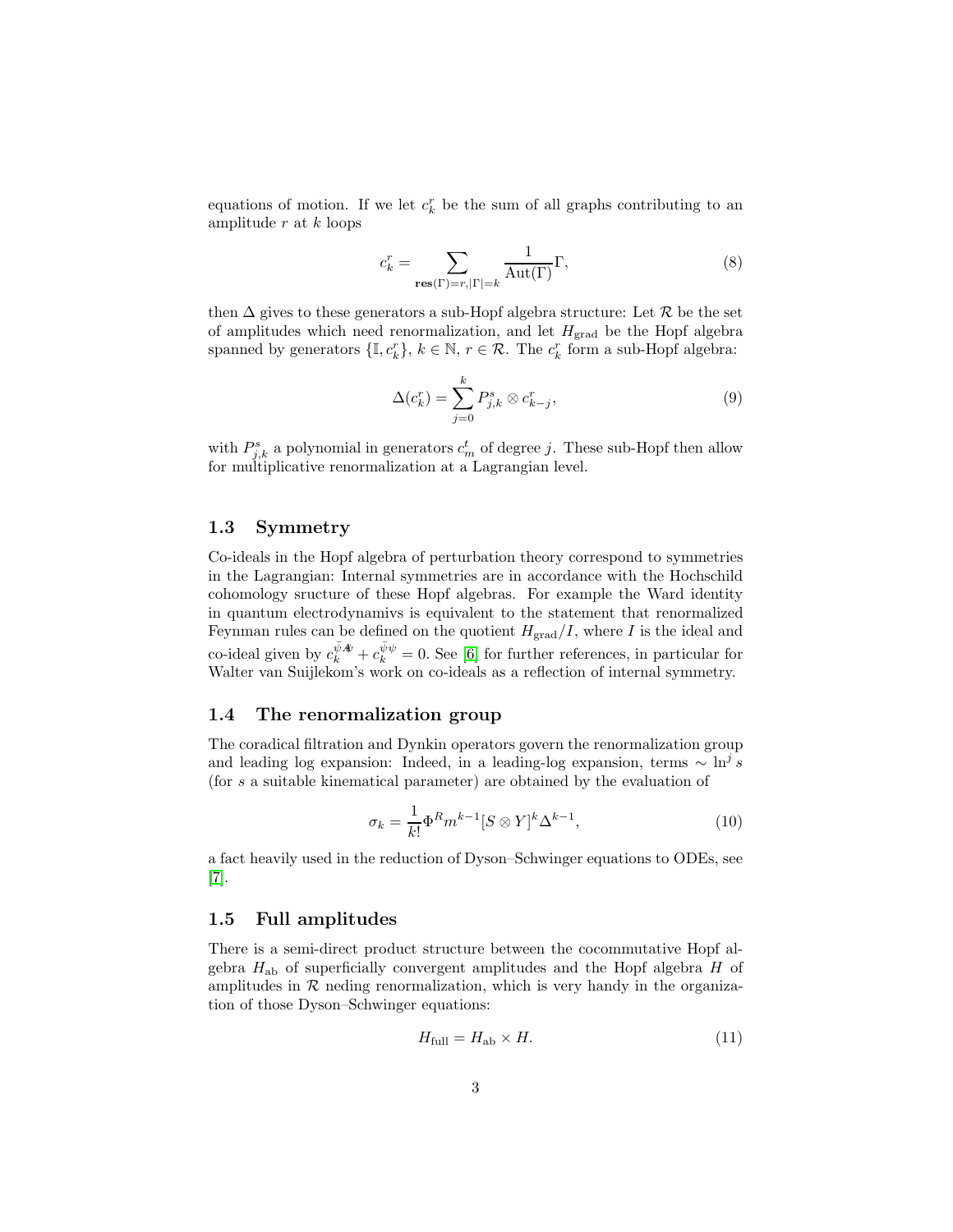## 1.6 The core algebra

Finally the core Hopf algebra based on  $\Delta_{\infty}$  has co-ideals [\[6\]](#page-5-4) leading to recursions à la Britto-Cachazo-Feng-Witten, showing that loops and legs speak to each other in many ways. At the same time it allows an identification of renormalization as a limiting mixed Hodge structure [\[2\]](#page-5-6).

# 2 Three new results

In this section we outline three new results with details for each of them to be given elsewhere.

## 2.1 generalized Witt algebras

A graded commutative Hopf algebra  $H$  can be regarded as the dual of the universal enveloping algebra  $U(L)$  of a Lie algebra L. What is the dual Lie algebra  $L_{\text{grad}}$  such that  $U(L_{\text{grad}}) = H_{\text{grad}}$ ? Again, we need

$$
\langle z_m^r \otimes z_n^s - z_n^s \otimes z_m^r, \Delta c_j^t \rangle = \langle [z_n^s, z_m^r], \Delta c_j^t \rangle, \tag{12}
$$

 $\forall i > 0, t \in \mathcal{R}$ .

This certainly implies  $t \in \{r, s\}$ . Looking first at  $r = s$ , we get immediately

$$
[z_k^s, z_l^s] \sim (l-k)z_{k+l}^s. \tag{13}
$$

For the general case we find

$$
[z_k^s, z_l^t] = -Q(s)kz_{k+l}^s + Q(t)lz_{k+l}^t.
$$
\n(14)

Here,  $Q(s)$  are integers determined by the invariant charges of the theory, for example in QED one finds  $Q(\bar{\psi}A\!\!\!/)\rangle = Q(\bar{\psi}\psi) = 2, Q(\frac{1}{4}F^2) = 1$ . The check of the Jacobi identities is then a straightforward computation.

**Theorem 1** With the above,  $\mathcal{L}$  becomes a Lie algebra which is the Milnor-Moore dual to the Hopf algebra above.

Can we identify this Lie algebra? To this end, let us consider generalized Witt algebras [\[3\]](#page-5-7). We take  $\mathbb Q$  as the underlying field (any field of characteristic zero would be possible) and let  $|\mathcal{R}|$  be the number of amplitudes needing renormalization.

For  $s \in \mathcal{R}$ , consider  $D_s := \partial/\partial_{x_s}$  and define

$$
W_{\mathcal{R}}^{+} := \text{Span}_{\mathbb{Q}}\{x^{q}D_{s}|q \in \mathbb{Z}_{+}^{|\mathcal{R}|}, 1 \leq s \leq |\mathcal{R}|\}. \tag{15}
$$

Then,  $W_{\mathcal{R}}^{+}$  is the derivation Lie algebra of the polynomial ring  $\mathbb{Q}[x_1, \dots, x_{|\mathcal{R}|}]$ which is a simple Lie algebra of infinite dimensions and a subalgebra of the generalized Witt algebra W.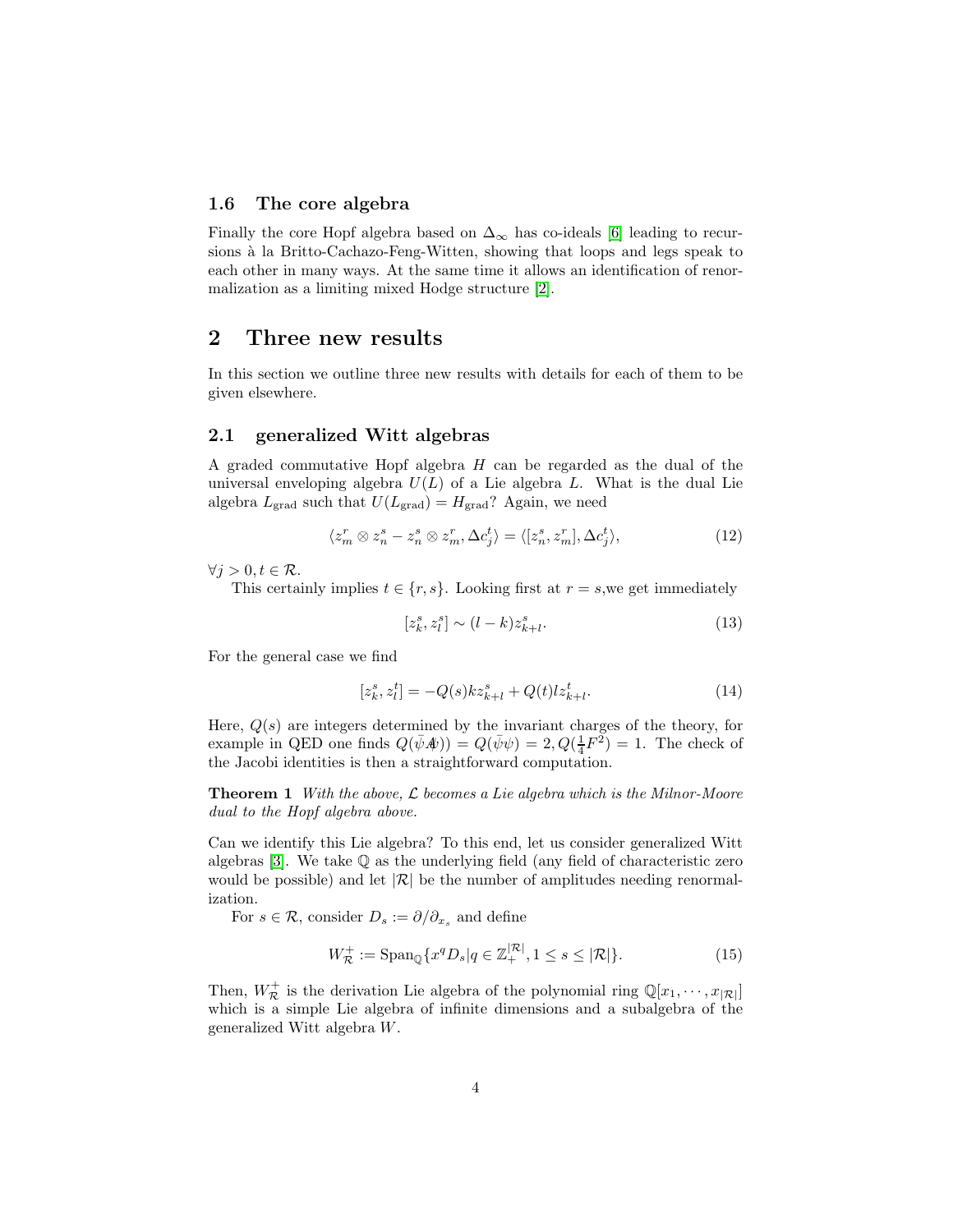For integers  $Q(t)$  as above, set

$$
z_m^s := \left[ \prod_{t \in \mathcal{R}} x_t^{Q(t)} \right]^m x_s \partial_{x_s}.
$$
 (16)

This puts  $L_{\text{grad}} \subset W^+$ . We have no space for a proper discussion of physics aspects here, but mention that we can now augment the algebra  $W^+$  by an element Y such that  $[Y, z_1^q] = z_1^q$ . We then get with

$$
r := Y \otimes z_1^q - z_1^q \otimes Y \tag{17}
$$

a R-matrix for  $L_{\text{grad}}$ . Indeed, one immediately checks that r fulfills the Yang– Baxter equation. As direct consequence, we have Drinfel'd twists and quantized universal enveloping algebras [\[3\]](#page-5-7) available for future study.

## 2.2 A massive co-ideal

The Ward identity of quantum electrodynamics is well known: it relates the derivative wrt  $p_{\mu}$  of the inverse fermion propagator to the three-point vertex of a spin-one photon coupling at zero momentum to the corresponding pair of fermions:  $\partial_{p_\mu} G^{\bar{\psi}\psi}(p^2/\mu^2, m^2) = G^{\bar{\psi}A\!\!\!\!/\psi}(p^2/\mu^2, m^2)$ .

The proof is entirely graphical, upon recognizing that we can route the external momentum  $p$  through the open fermion line for each graph contributing to  $G^{\bar{\psi}\psi}$ , and the Leibniz rule ensures that now each internal free propagator obtains a marking corresponding to the zero-momentum coupling of an external spin-one boson. Upon recognizing that this is the sum over all vertex graphs contributing to the descibed vertex function, we have our Ward identity.

This can be repeated similarly for the derivative  $\partial_m G^{\bar{\psi}\psi} = G^{\bar{\psi}\psi\phi}$  which relates the inverse fermion propagator to the coupling at zero-momntum transfer with a spin-zero scalar.

Theorem 2 This identity corresponds to a co-ideal in the Hopf algebra

$$
c_k^{\bar{\psi}\psi} + c_k^{\bar{\psi}\psi\phi}.\tag{18}
$$

This is straightforward to prove, what is interesting here is the interplay of Hopf co-ideals in theories with scalar particle and the interference with the Hopf algebra structure of perturbative gravity [\[4\]](#page-5-3).

#### 2.3 Kinematics as cohomology

Let us consider a Green function  $G<sup>r</sup>$  and let us identify a suitable variable s in general position such that

$$
G_R^r(g, s, \Theta) = 1 \pm s^{\omega_r} \gamma_j^r(\{g\}, \Theta) \ln^j s,
$$
\n(19)

where  $\Theta$  stands for a set of generalized angles  $p_i \cdot p_j / s$ . We have

$$
G_R^r = \Phi_{\ln s, \Theta}^R(X^r) \tag{20}
$$